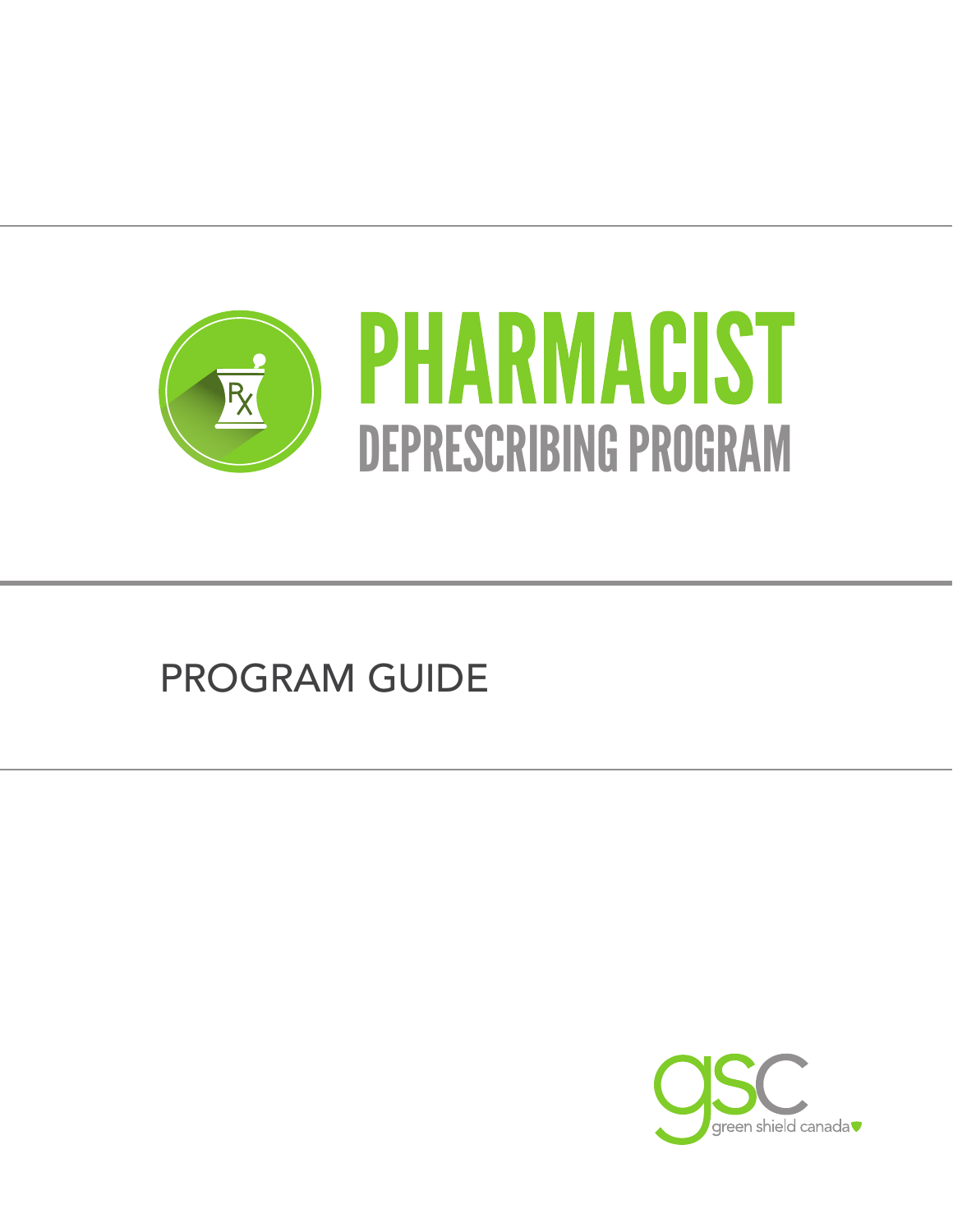

### INTRODUCTION

Deprescribing is the planned and supervised process of *dose reduction* or *stopping* of medication that might be causing harm or may no longer be providing a beneft. The goal of deprescribing is to reduce medication burden and harm while maintaining or improving quality of life.<sup>1</sup>

Green Shield Canada's (GSC's) *Deprescribing Program* is a cognitive service provided by pharmacists that is based on the Bruyère Research Institute and the Ontario Pharmacy Evidence Network (OPEN)'s evidence-based quidelines for deprescribing. To learn more, please click here.

In this program, where appropriate, pharmacists in a collaborative decision-making process with patients and physicians will assist in safely tapering or stopping patients who are on one of two classes of medications: proton pump inhibitors (PPIs) and/or benzodiazepines and Z-drugs (BZRAs). This will be accomplished by:

- 1. Identifying potential deprescribing opportunities by engaging patients who may beneft by discussing their condition being treated, the potential benefits and harms of continuing treatment, the benefits of deprescribing, potential risks, and a tapering plan, while taking into account patient preferences and values.
- 2. Engaging the patient's physician and communicating recommendations and next steps with the permission of the patient – if a deprescribing opportunity is identifed.
- 3. Guiding the patient through the duration of the tapering plan by regularly monitoring, reassessing, and following up with the patient. This includes providing practical advice and effective coaching to help patients manage any symptom relapse, adopting alternative non-drug or safer drug strategies to manage their condition, and making adjustments to the treatment plan (if required).

### ELIGIBILITY CRITERIA

The program is available to community-based patients who meet all four of the following criteria:

- 1. Have GSC extended health and drug benefit coverage; and
- 2. Are 18 years of age and older; and
- 3. Are currently being treated with a PPI and/or BZRA drug; and
- 4. Have been identifed as a deprescribing opportunity based on the PPI and/or BZRA evidence-based deprescribing guidelines and algorithms developed by the Bruyère Research Institute and OPEN.

### PROGRAM DELIVERY

### IDENTIFYING ELIGIBLE PATIENTS

To get started, you may identify opportunities for deprescribing based on the criteria outlined above. You can do this by reviewing your patient prescription profles, engaging patients by phone, or approaching them in your pharmacy at their next visit. In some cases, you may need to engage the patient's physician to determine the reason for use (or any risk factors that may warrant ongoing use).

To engage patients in understanding the rationale, benefits, and options around reducing or stopping medications, the use of the patient pamphlets and infographics developed by the Bruyère Research Institute is encouraged to help facilitate discussion and increase patient buy in.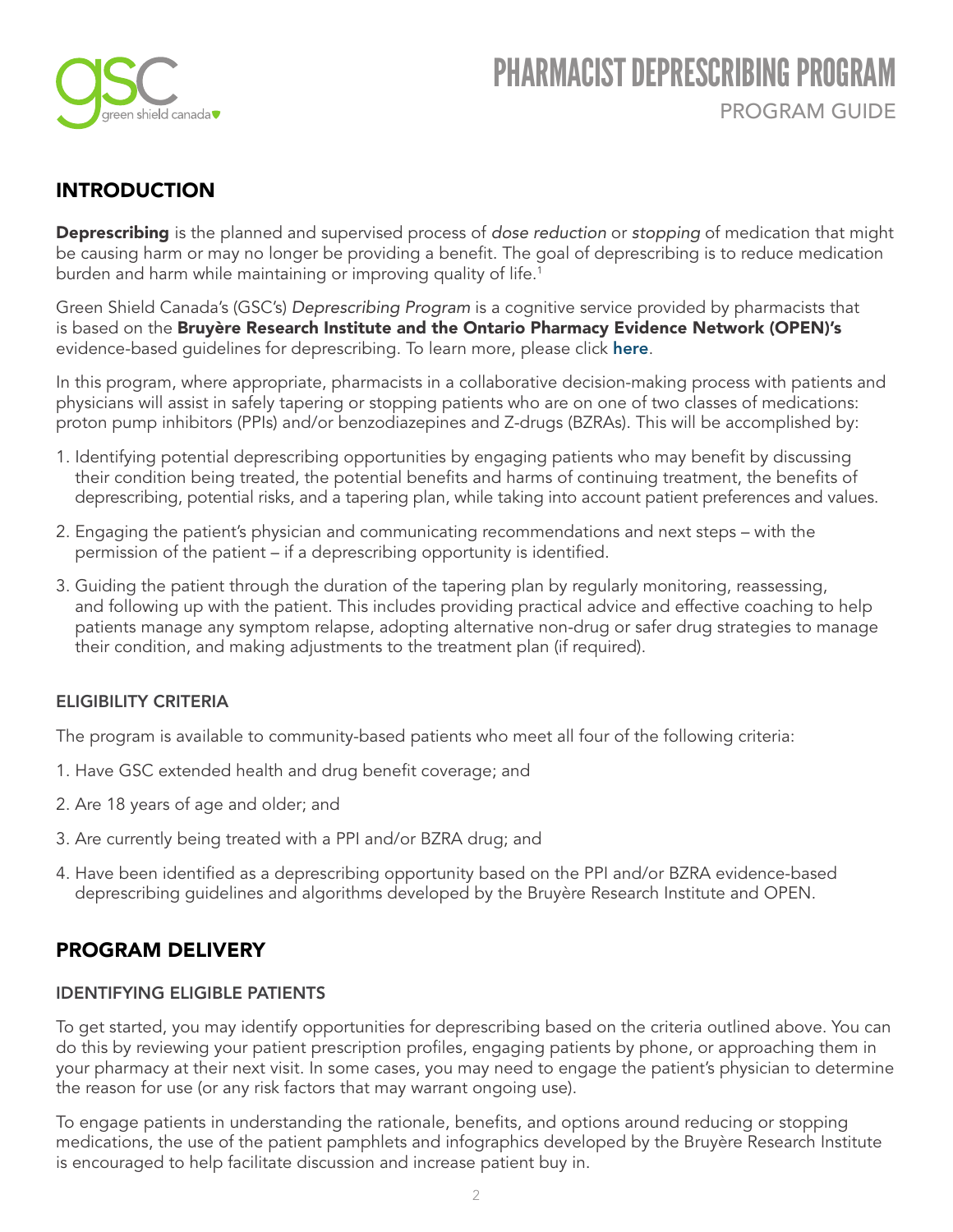

Note that patient participation in the program is voluntary. The deprescribing guidelines and algorithms are to be used with consideration of the patient's personal values, preferences, and medical context.

### PREPARATION

Once a deprescribing opportunity is identifed and the patient has agreed to participate, you may wish to book an appointment for the patient to return at a later time, so that you can engage the patient's physician and discuss planned next steps and the recommended care plan for tapering. Please ensure the patient has provided permission to contact their physician.

Ensure you have received a response from the patient's physician, and they are in agreement with the recommendation, prior to scheduling the initial appointment with the patient. In some cases, the physician may indicate deprescribing is not recommended at this time, in which case, a follow-up call to the patient is warranted to explain the situation and end the process.

#### ASSESSMENT

Initial visit: Following agreement from the patient's prescriber, during the initial appointment with the patient, you will want to review the reason for their original use of the medication, the potential benefits and harms of continuing treatment, the benefts of deprescribing, the tapering plan, potential risks and side-effects (including a symptom-management plan), and non-drug approaches to managing their condition. Be sure to allow opportunities for questions.

On each follow-up visit: During the course of the tapering plan, you will want to regularly monitor, reassess, and follow up with the patient providing guidance, practical advice, and effective coaching to help patients manage any symptom relapse; adopting alternative non-drug strategies to manage their condition; and making adjustments to the treatment plan (if required).

#### REQUIREMENTS

#### Education/Training

There is no required formal training program; however, it is GSC's expectation that participating pharmacists are familiar, up-to-date, and competent with the Bruyère Research Institute and the OPEN's evidence-based guidelines, algorithms, and resources to support safe deprescribing.

Additional resources have been provided by the Bruyère Research Institute to help users understand the rationale for evidence-based deprescribing guidelines, the process for developing the deprescribing guidelines, and steps for health care professionals to help carry out safe deprescribing. It is recommended that all pharmacists participating in the deprescribing program review the required resources prior to engaging in deprescribing.

For additional information and resources, including information on how to download the app, please visit [https://deprescribing.org/.](https://deprescribing.org/)

#### Location and Equipment

You must conduct the initial and follow-up sessions in an "acoustically private" area of the pharmacy away from other customers and patients – preferably in a comfortable space where there is a desk and a computer – and this must be a one-on-one meeting between you, the patient, and caregiver (if needed).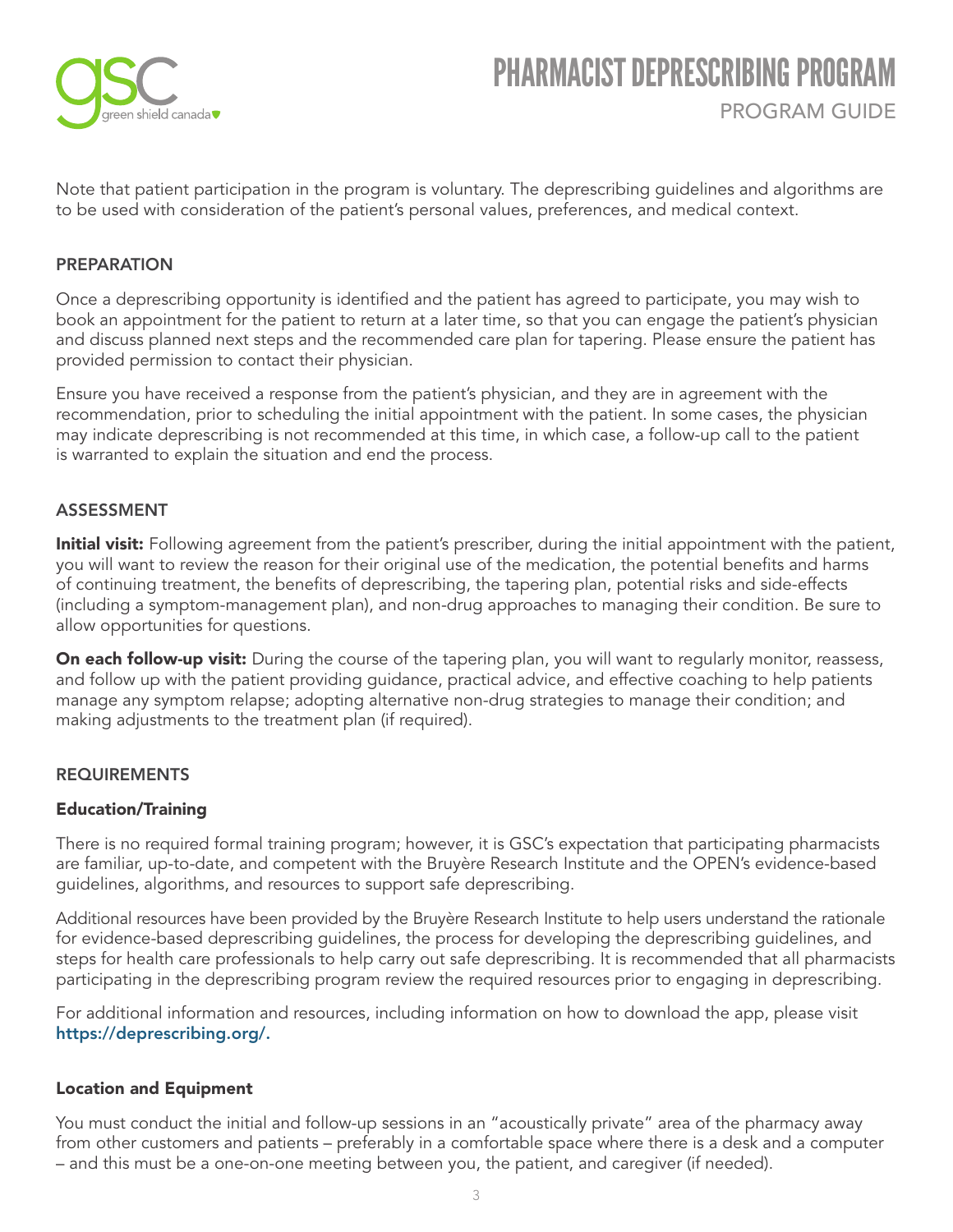

### Program Forms and Documentation

Documentation must be clear and complete to support adequate patient care and follow up as well as payment for the service(s) provided to the patient. Suggested forms are available on providerConnect® to aid in documentation and physician communication; however, you are permitted to use your own forms to document each patient encounter (initial and follow ups) and/or to facilitate physician communication if you prefer.

→ **Medication Assessment Form:** If required, you will obtain an accurate medication history for the purpose of evaluating drug therapy to aid in the identifcation of potential deprescribing opportunities.

→ **Deprescribing Assessment Form:** Intended to help guide you through the deprescribing process, documentation of each patient encounter, and planning next visits.

→ **Physician Communication Forms:** To engage with and communicate recommendations to the patient's physician to ensure agreement with planned tapering. To aid in physician communication, evidence-based templates from a variety of sources have been provided. Ensure the patient is aware the communication is taking place and is documented on the pharmacy copy.

You may attach additional pages to complement any/all of the forms to ensure continuity of care. For example, you may choose to attach a medication profile generated using the pharmacy's software or the *Medication Assessment Form* to support/complement the physician communication form.

It is GSC's expectation that participating pharmacists provide proof of completed documentation should an audit be performed for submitted claims.

### **PRIVACY**

All third parties delivering services on behalf of GSC will agree to comply with provincial privacy legislation and regulations, including the following terms and conditions with respect to privacy:

- $\rightarrow$  Name an individual to handle all aspects of privacy
- $\rightarrow$  Identify the purposes for the collection of personal information
- $\rightarrow$  Seek consent for the collection of personal information and its subsequent use or disclosure
- $\rightarrow$  Limit the use of all personal information collected to the purposes for which it was collected
- $\rightarrow$  Retain information for as long as required for the purposes of this program
- $\rightarrow$  Ensure that all retained information is accurate
- $\rightarrow$  Use appropriate security measures to protect all personal information
- $\rightarrow$  Ensure that, upon request, an individual will be informed of the existence, use, and disclosure of their personal information and will be given access to that information
- $\rightarrow$  Inform individuals who make inquiries or lodge complaints of the existence of, and process for, complaint procedures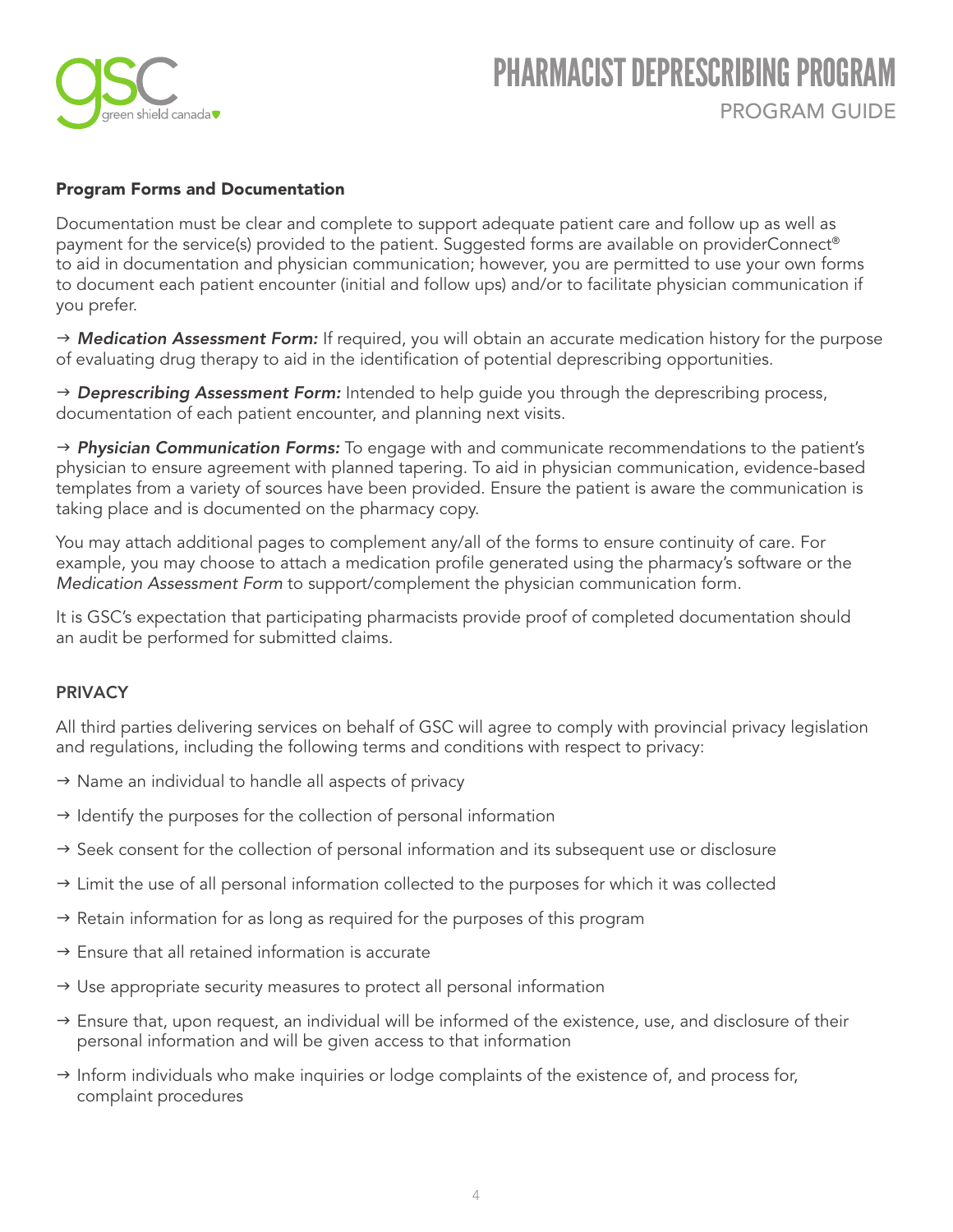

- $\rightarrow$  Acknowledge liability for the use made of all personal information
- $\rightarrow$  Allow GSC to oversee the third parties' methods of collecting and storing data (by review or audit)
- $\rightarrow$  Indemnify GSC for any breach of contract

### CLAIM FOR PAYMENT

A program flowchart has been developed to aid in the suggested program flow including when claims for payment can be submitted for reimbursement.

A claim for payment can be made online only after completing the service. For audit purposes, claims are made on the day the service is provided. When transmitting the claim on our network, the charge for the service provided needs to be entered in the cost field, and the dispensing fee field must be left blank as dispensing fees do not apply to this beneft. The claim submission follows the normal process for submitting claims to the GSC network using product identifcation numbers (PINs).

Please ensure you are submitting the correct product identification numbers (PINs) to support accurate reimbursement.

### FOR DEPRESCRIBING PPIS

You may submit one initial visit and up to two follow-up visits. GSC will provide reimbursement only for a maximum of two follow-up visits. If the patient requires additional follow-up visits during the course of the tapering program, PINs submitted in excess of the maximum will not be permitted.

### Initial visit (only *one* PIN below should be submitted based on the scenario):

- $\rightarrow$  PIN #992178: PPI Initial Assessment and Physician Agreement
	- $\rightarrow$  The amount paid is \$20.

### OR

- $\rightarrow$  PIN #992186: PPI Initial Assessment and No Physician Agreement
	- $\rightarrow$  The amount paid is \$5.

### Follow-up visit at week 4\*:

- $\rightarrow$  PIN #992194: PPI Follow-up #1
	- $\rightarrow$  The amount paid is \$10.

*<sup>\*</sup> Follow-up interval based on the Ontario Pharmacy Evidence Network / Bruyere Research Institute evidence-based deprescribing guidelines*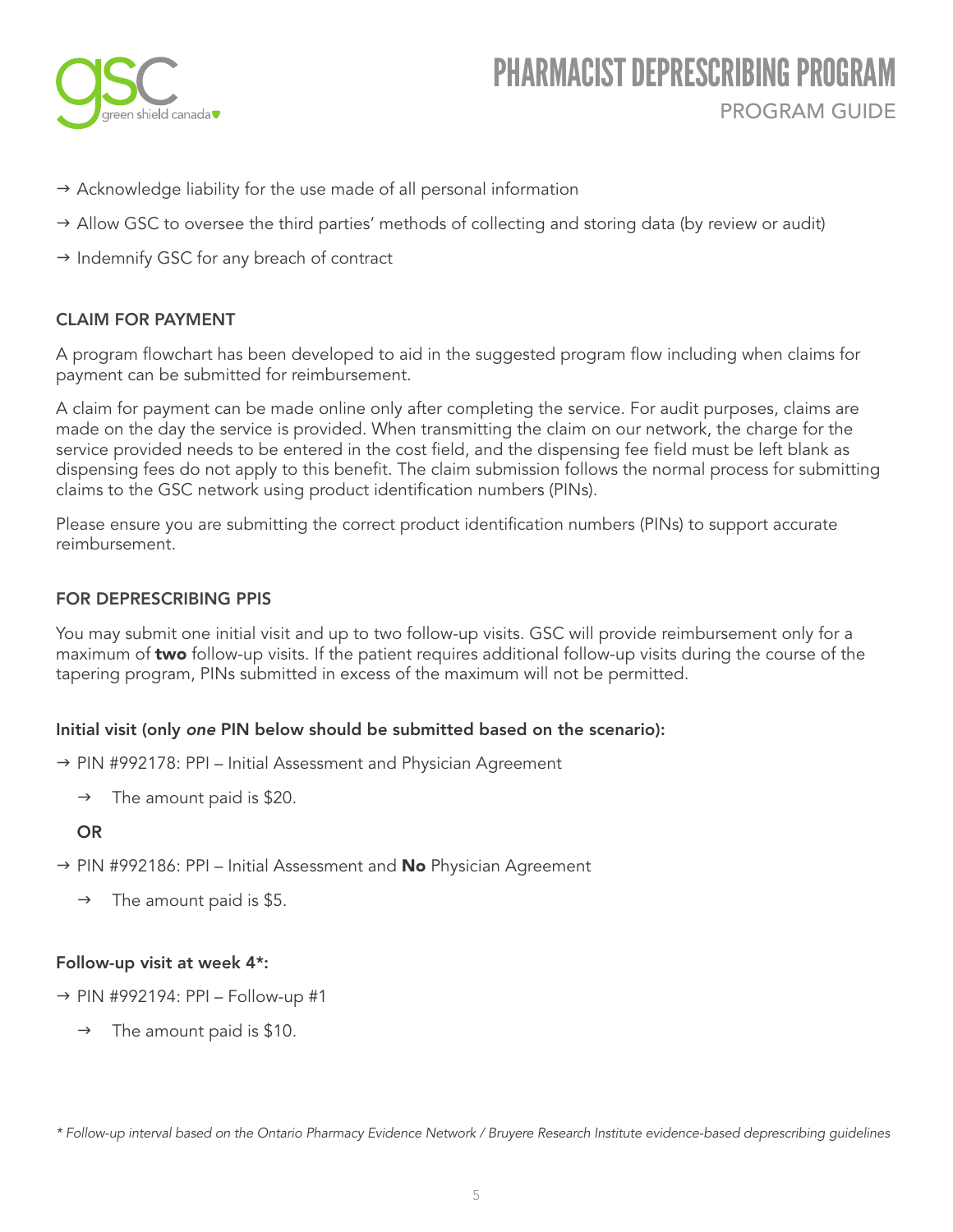

### Final follow-up visit at week 12\* (only *one* PIN below should be submitted based on the outcome):

- → PIN #992208: PPI Final Follow-up: Successful\*\*
	- $\rightarrow$  The amount paid is \$20.

### OR

- → PIN #992216: PPI Final Follow-up: Unsuccessful\*\*\*
	- $\rightarrow$  The amount paid is \$5.

Note the maximum reimbursement permitted is \$50 per patient per year.

### FOR DEPRESCRIBING BZRAS

You may submit one initial visit and up to four follow-up visits. GSC will provide reimbursement only for a maximum of **four** follow-up visits. If the patient requires additional follow-up visits during the course of the tapering program, PINs submitted in excess of the maximum will not be permitted.

### Initial visit (only *one* PIN below should be submitted based on the scenario):

- $\rightarrow$  PIN #992240: BZRA Initial Assessment and Physician Agreement
	- $\rightarrow$  The amount paid is \$20.

### OR

- $\rightarrow$  PIN #992259: BZRA Initial Assessment and No Physician Agreement
	- $\rightarrow$  The amount paid is \$5.

### Follow-up visit(s) every one to two weeks depending on duration of tapering plan:

- $\rightarrow$  PIN #992267: BZRA Follow-up #1
	- $\rightarrow$  The amount paid is \$10.
- $\rightarrow$  PIN #992275: BZRA Follow-up #2
	- $\rightarrow$  The amount paid is \$10.
- $\rightarrow$  PIN #992283: BZRA Follow-up #3
	- $\rightarrow$  The amount paid is \$10.

*\*\* Successful deprescribing can include stopping, stepping down, or reducing doses*

*<sup>\*</sup> Follow-up interval based on the Ontario Pharmacy Evidence Network / Bruyere Research Institute evidence-based deprescribing guidelines*

*<sup>\*\*\*</sup> Unsuccessful deprescribing resulting in no change to therapy*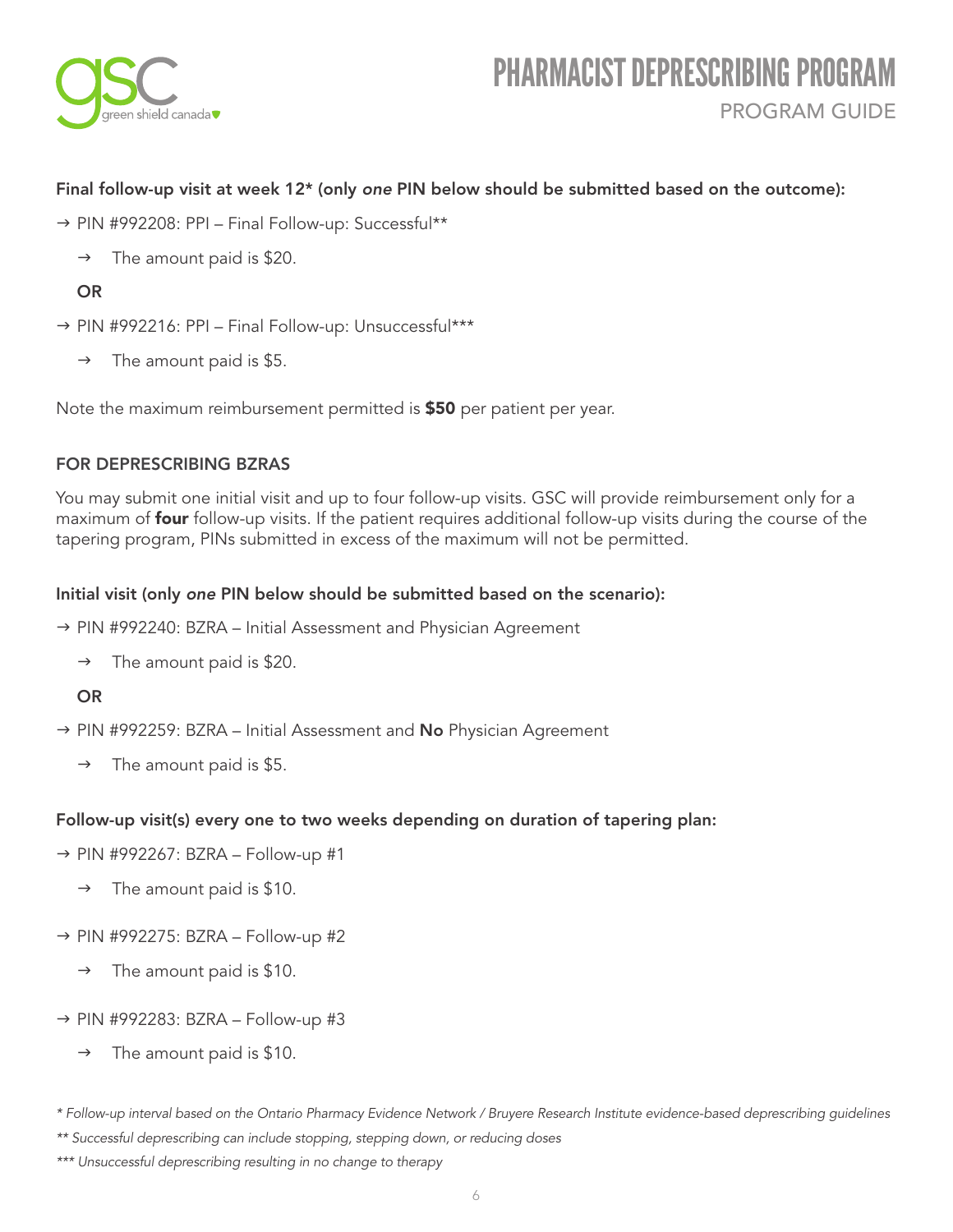

### Final follow-up visit (only *one* PIN below should be submitted based on the outcome):

- → PIN #992291: BZRA Final Follow-up: Successful\*
	- $\rightarrow$  The amount paid is \$20.

### OR

- → PIN #992305: BZRA Final Follow-up: Unsuccessful\*\*
	- $\rightarrow$  The amount paid is \$5.

Note the maximum reimbursement permitted is \$70 per patient per year.

### SUMMARY OF PINS

| <b>PIN</b> | <b>DESCRIPTION</b>                                   | <b>AMOUNT REIMBURSED</b> |
|------------|------------------------------------------------------|--------------------------|
| #992178    | PPI - Initial Assessment and Physician Agreement     | \$20                     |
| #992186    | PPI - Initial Assessment and No Physician Agreement  | \$5                      |
| #992194    | PPI - Follow-up #1                                   | \$10                     |
| #992208    | PPI - Final Follow-up: Successful*                   | \$20                     |
| #992216    | PPI - Final Follow-up: Unsuccessful**                | \$5                      |
| #992240    | BZRA - Initial Assessment and Physician Agreement    | \$20                     |
| #992259    | BZRA - Initial Assessment and No Physician Agreement | \$5                      |
| #992267    | BZRA – Follow-up #1                                  | \$10                     |
| #992275    | BZRA - Follow-up #2                                  | \$10                     |
| #992283    | BZRA – Follow-up #3                                  | \$10                     |
| #992291    | BZRA - Final Follow-up: Successful *                 | \$20                     |
| #992305    | BZRA - Final Follow-up: Unsuccessful **              | \$5                      |

*\* Successful deprescribing can include stopping, stepping down, or reducing doses*

*\*\* Unsuccessful deprescribing resulting in no change to therapy*